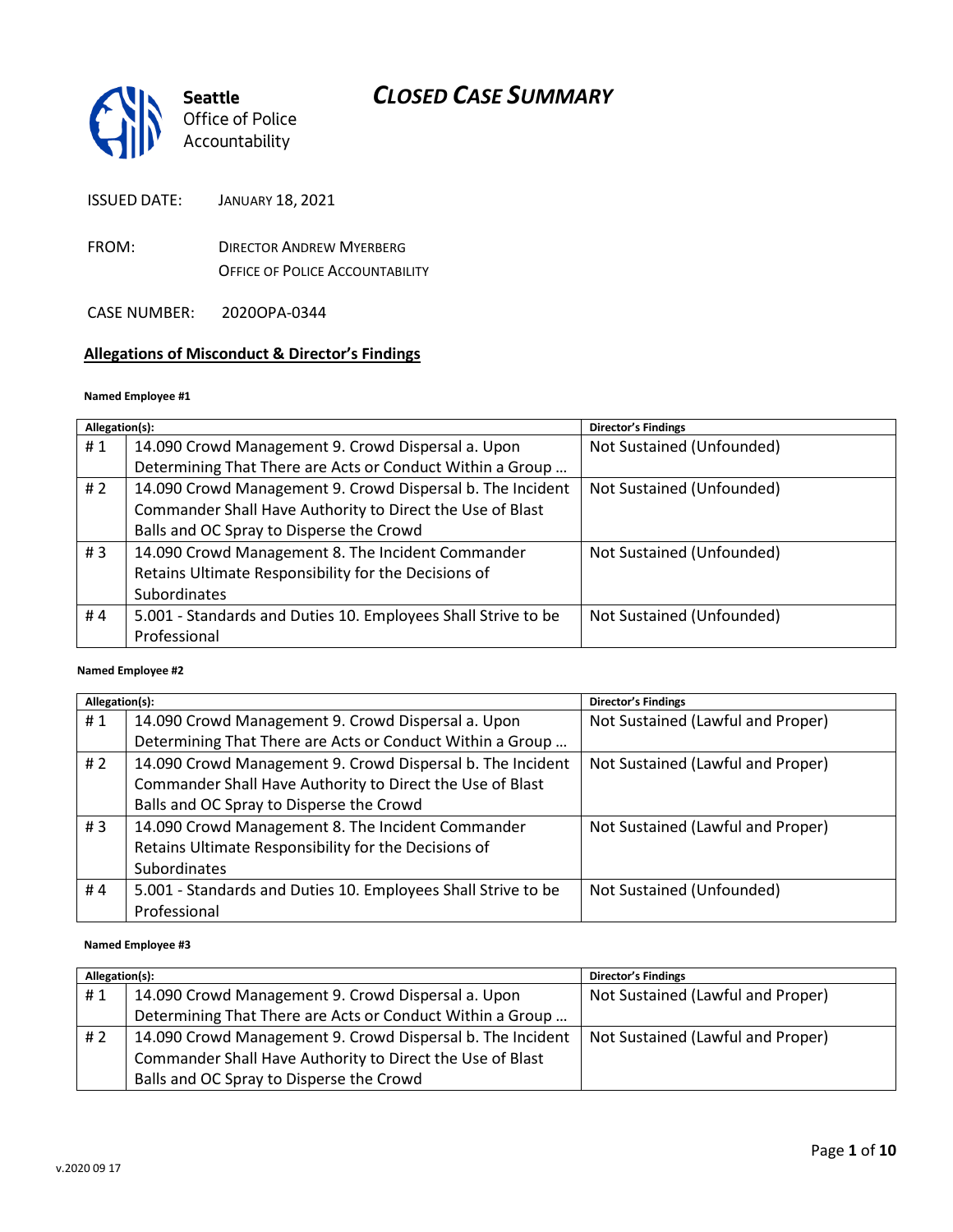

**Seattle** *Office of Police Accountability*

OPA CASE NUMBER:

| #3 | 14.090 Crowd Management 8. The Incident Commander<br>Retains Ultimate Responsibility for the Decisions of<br><b>Subordinates</b> | Not Sustained (Lawful and Proper) |
|----|----------------------------------------------------------------------------------------------------------------------------------|-----------------------------------|
| #4 | 5.001 - Standards and Duties 10. Employees Shall Strive to be<br>Professional                                                    | Not Sustained (Unfounded)         |

*This Closed Case Summary (CCS) represents the opinion of the OPA Director regarding the misconduct alleged and therefore sections are written in the first person.* 

### **EXECUTIVE SUMMARY:**

Complainants alleged that SPD deliberately targeted a medical tent with blast balls during a crowd dispersal, and that the dispersal generally targeted a largely peaceful crowd.

#### **ADMINISTRATIVE NOTE:**

This case has several different 180-day timelines given that there are Named Employees belonging to different bargaining units and one Named Employee who is no longer employed by SPD. This CCS solely concerns the actions of the SPD personnel represented by the Seattle Police Management Association (SPMA), as the timeline for their case expires on January 18, 2021.

The allegations concerning whether a former SPD officer improperly deployed a blast ball and whether unknown SPD officers targeted medical tents will be evaluated in a separate findings memo to be submitted at a later date. In addition, the overall decision of the former Chief of Police to authorize the continued use of CS gas on June 8, 2020, even after temporarily banning it, is being investigated separately in 2020OPA-0345.

#### **SUMMARY OF INVESTIGATION:**

This case arises out of the demonstrations that occurred within Seattle and across the nation in the aftermath of the killing of George Floyd by a Minneapolis Police Officer. The specific case addressed here occurred on the evening of June 7, 2020, and the early morning hours of June 8. In addition to this investigation, several other OPA investigations arose out of the same set of underlying facts. Where appropriate, OPA cites its findings for those investigations to provide clarity.

On that date, an SPD assistant chief, who is Named Employee #1 (NE#1) in this investigation, was named the SPD Gold Shift Incident Commander for all demonstration activity on the afternoon and night of June 7. The Incident Action Plan (IAP) also designated Named Employee #2 (NE#2), the captain in command of the West Precinct, as the Operations Section Chief. In this capacity, NE#2 was tasked with overseeing demonstration activity as the commander on the ground. The IAP designated Named Employee #3 (NE#3), a lieutenant, as the Deputy Operations Section Chief. NE#3 was tasked with exercising direct tactical control over SPD's demonstration management activity.

#### **A. Incident Narrative**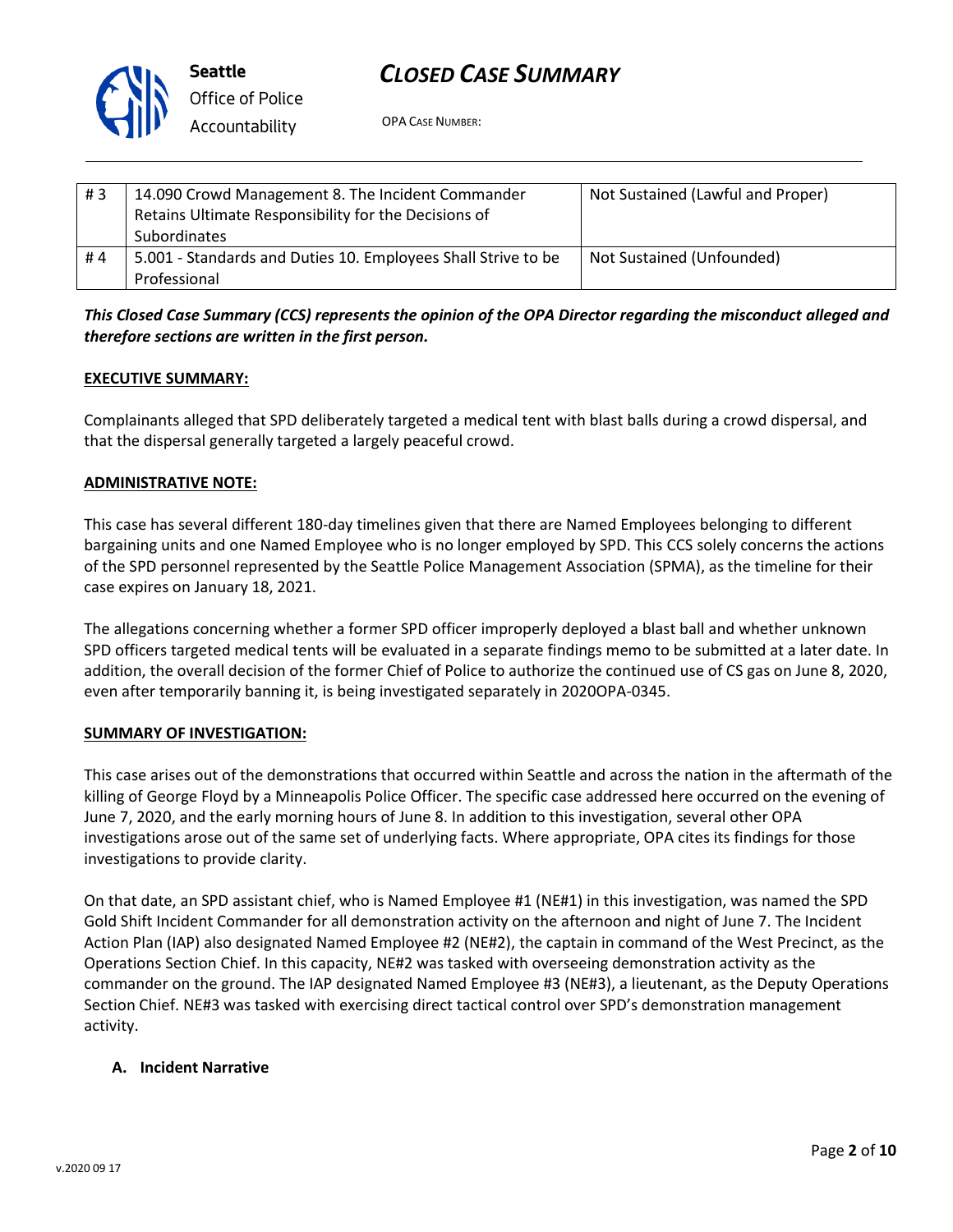OPA CASE NUMBER:

Earlier in the day on June 7, SPD erected a metal fence barrier near the eastern side of the intersection between Pine Street and 11th Avenue and positioned a line of officers approximately 70 feet east of the metal fence. *See* 2020OPA-0429 (related case analyzing SPD deployment). This appeared purposed to create space with the crowd. During daylight hours, the demonstration crowd assembled at 11th and Pine largely complied with instructions broadcast by NE#2 over a PA system not to cross the metal fence barrier and to leave it in place. The crowd, which was estimated to number at least a thousand, was verbally confrontational but largely non-violent.

During the evening, the behavior of the crowd began to escalate. *See* 2020OPA-0328. This began to occur at approximately 9:10 p.m. At around 9:39 p.m., the crowd disassembled the metal fence line and moved forward to within approximately 10 feet of the police line. A large number of the individuals on the front rank of the protest crowd were carrying open umbrellas and other objects. *Id*. NE#2, the captain designated as Operations Commander, broadcasted numerous warnings to the crowd with a PA system directing it not to disassemble the fence and not to advance toward the police line. These warnings were not heeded. At 10:21, NE#2 warned the crowd that if it advanced within 5 feet of the police line, less lethal tools would be used. NE#2 repeated this warning at 10:30 p.m. and told the crowd not to push objects into officers' faces. He stated that SPD would hold its present line and not advance and requested that if the crowd wanted to maintain a peaceful protest, it should "step back" and obey SPD directives. The crowd began to chant "you step back" and no movement in the crowd was apparent.

This pattern continued for the next hour and a half and was recorded by several officers' Body-worn video (BWV). By approximately 12:00 a.m. on June 8, 2020, the crowd had advanced to within 5 feet of the police line. At approximately 11:52 p.m., the log of SPD radio traffic reflected reported that someone in the crowd threw a "chemical irritant" at officers. *See* 2020OPA-0328. During this time, NE#3, the Deputy Operations Section Chief, directed officers to use OC spray in response to threats from the crowd. At 12:01 a.m., BWV of multiple officers that were present recorded incoming projectiles from the crowd. Based on OPA's review, it was not readily apparent what, if anything, caused individuals to begin throwing objects.

Officers deployed OC spray immediately thereafter. At 12:02 p.m., NE#2 could be heard over the PA system giving a dispersal order. Per the dispersal order, the crowd was warned that it would be unlawful to remain at the corner of 11th and Pine regardless of their conduct or purpose in doing so. NE#2 further warned that remaining would risk exposure to blast balls and CS gas. While NE#2 was giving the dispersal order, officers simultaneously deployed blast balls and the crowd began to fall back. Significantly more people in the crowd began throwing projectiles. Multiple green laser pointers and fireworks were visible on BWV as well. SPD officers continued to deploy blast balls until the crowd fell back into the 11th and Pine intersection.

At that point, at approximately 12:07 a.m., the SPD line moved forward. Officers shouted to the crowd to "move back" and continued to deploy blast balls as they advanced. The crowd fell back to the center of the intersection and the police line stopped on the west side. While in this location, several individuals from the crowd, including the subject of 2020OPA-0344, stood in the open intersection between the police line and the crowd. It was during this time that she was struck with a blast ball and removed from the intersection by members of the crowd. *See* 2020OPA-0344.

Several individuals remained in the intersection while the remainder of the crowd formed on all three sides of the open intersection. NE#2, the Operations Chief, gave multiple dispersal warnings. BWV showed that rocks and glass bottles were being thrown and, at this time, SWAT officers began deploying CS gas.



**Seattle**

*Office of Police Accountability*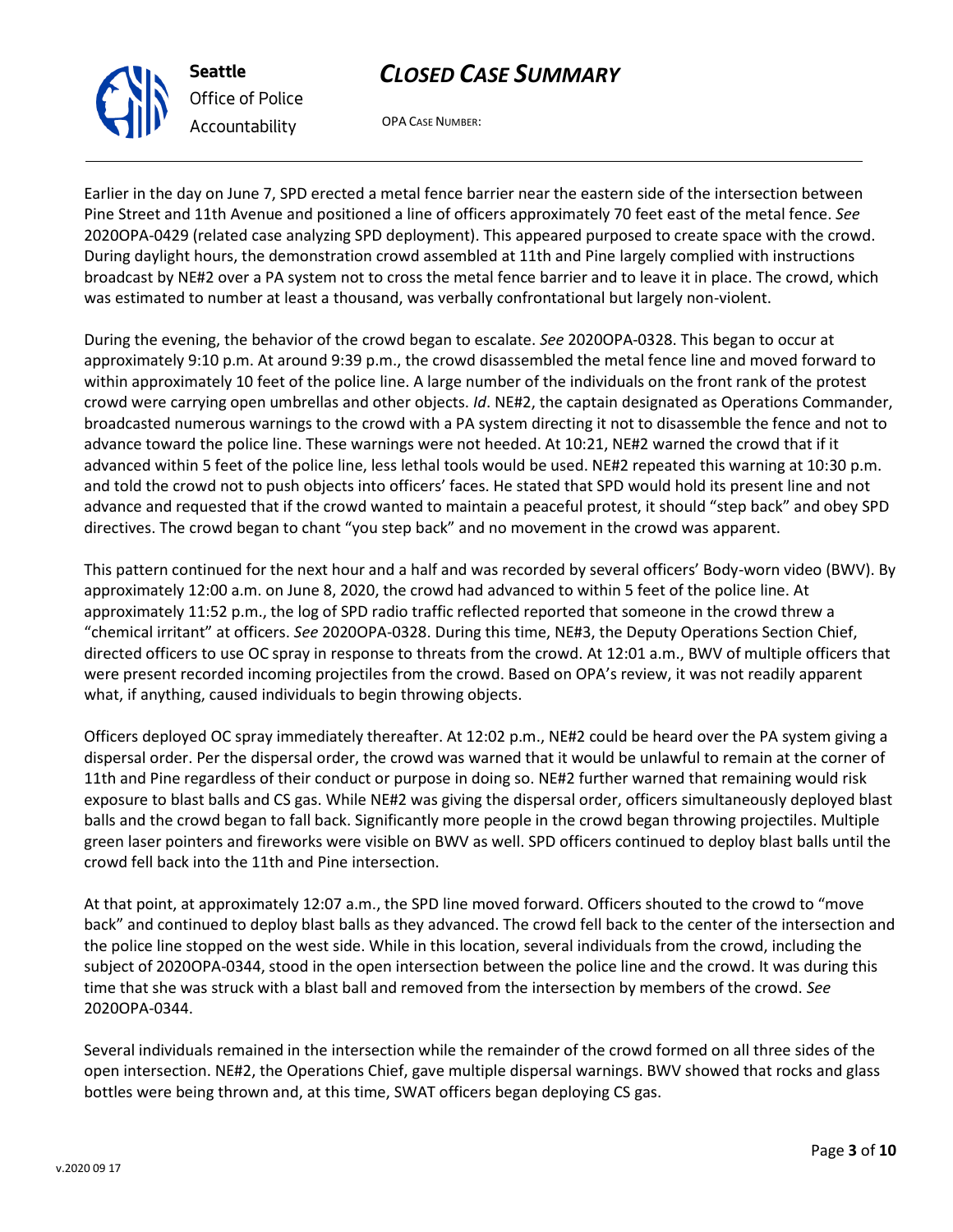

*Office of Police Accountability*

OPA CASE NUMBER:

The CS gas caused members of the crowd to fall back, and SPD advanced to the corners of the 11th and Pine intersection to form lines facing west on Pine and north and south on 11th. Officers held the positions on 11th while bicycle officers moved west on Pine in a "leapfrog" deployment, backed by SWAT officers deploying CS gas. As the line moved westward, BWV continued to record incoming projectiles and the sound of shattering glass, as well as green laser lights and, in some cases, fireworks.

This push, which moved west on Pine Street, passed by what OPA's investigation ultimately determined were medical tents erected in the courtyard of the Rancho Bravo Restaurant on the corner of 10th Avenue and Pine Street. In sworn declarations submitted to OPA, several individuals who were present as volunteer medics asserted that "flash bangs" and chemical irritants were deployed in or around the tents. An attorney for the declarants stated that there were signs posted indicating that the tents were medical in nature.

BWV of the incident showed that during the push, SWAT continuously deployed CS gas canisters. At no point during the push did OPA determine that NE#2, the Operations Chief, or NE#3, the Deputy, designate specific targets to the officers making the push. SPD radio log traffic indicated that NE#2 and NE#3 directed the police line to advance, but did not personally direct officers to target tents, individuals, or any other discrete locations with CS canisters or blast balls. However, BWV did show CS canisters offgassing in a manner that would almost certainly affect persons inside the tents. OPA notes that, at the time NE#2 gave dispersal warnings at 12:07 p.m. and NE#3 directed officers to advance, the medical tents would not have been visible from the SPD position because they were blocked by the protest crowd and the Rancho Bravo restaurant building itself. Based on BWV, the tents appeared to be blue, as described by declarants. Signs appeared to be taped to the railing around the tent area, but the signs were not possible to read on BWV and, in OPA's assessment, would not have been legible at more than a few feet's distance given the size and conditions. OPA was unable to confirm whether the tents bore obvious insignia, such as a red cross.

By approximately 12:19, the SPD line re-formed on the east side of the Pine street and Broadway Avenue intersection. The crowd appeared to fall back into the Seattle Central Community College campus. Officers remained in that location for several minutes but ultimately returned to a position on the west side of 11th Avenue and Pine Street.

## **B. Named Employee Interviews**

OPA interviewed the Named Employees in this case. These interviews are summarized below.

## **I. Named Employee #1**

NE#1, the Incident Commander, was not present at the scene. He explained that policy allows the incident commander to delegate crowd management decisions to a designee, and that in this case he delegated those decisions to NE#2, the Operations Section Chief, who was at the incident location on 11th and Pine. NE#1 monitored the incident from the Seattle Police Operations Center at the West Precinct but did not give any directives.

Prior to the incident, NE#1 discussed with NE#2 the circumstances under which CS gas would be used, and stated that per his orders it would be used only in situations that posed a threat to life safety, which he defined as instances where a person was "armed or could…pose a significant threat of bodily injury to anybody else." NE#1 stated that based on reports he received from NE#2, SPD radio, social media feeds, and others, it was his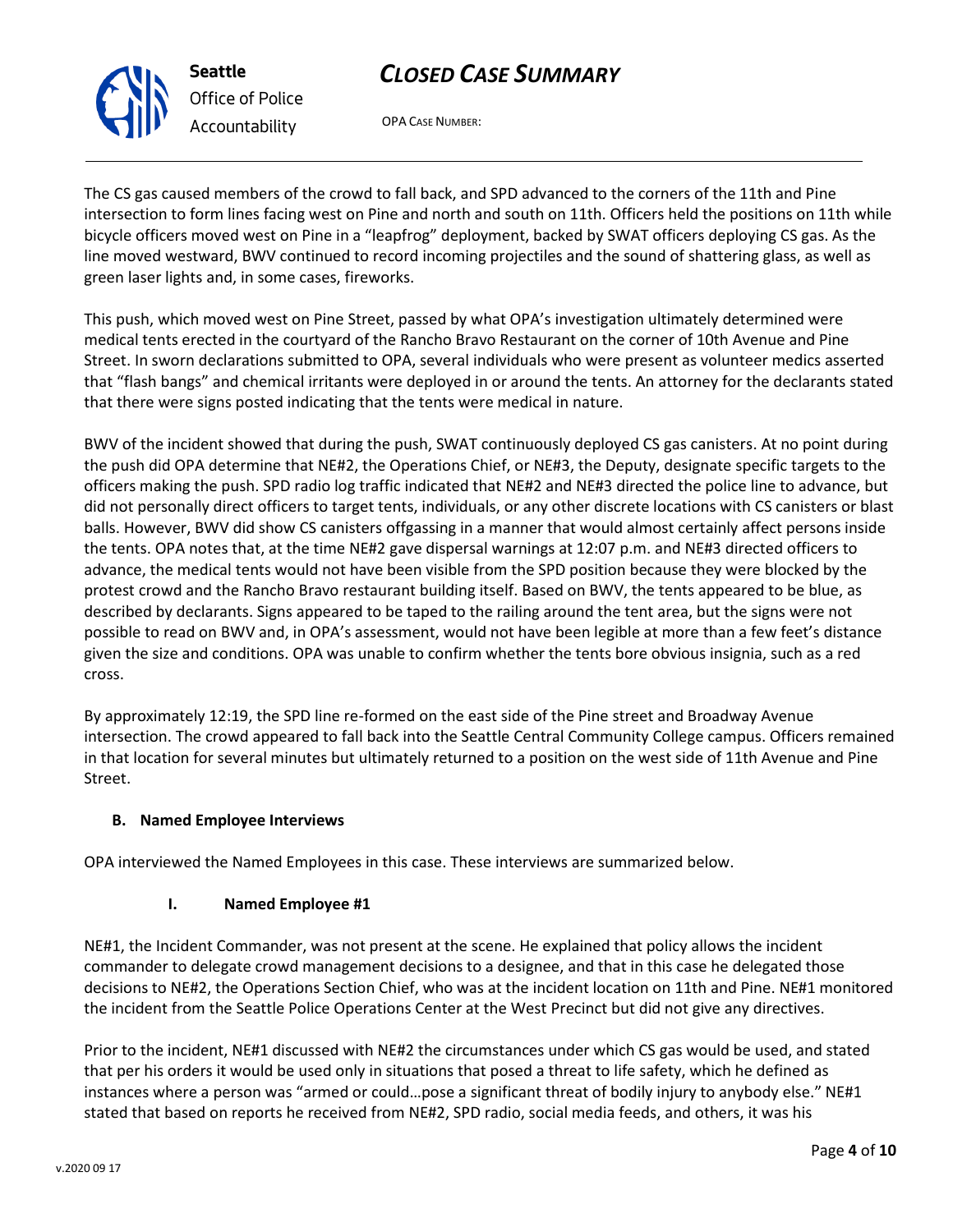OPA CASE NUMBER:

understanding that at the time of the dispersal orders, officers were being exposed to rocks, bottles, fireworks, and that at least one person with a firearm was seen in the crowd. NE#1 stated that based on his understanding of the situation, he did not believe that NE#2 and others violated SPD policy by ordering the crowd dispersed.

With respect to allegations that medical tents were targeted, NE#1 stated that he was aware only that individuals in the crowd were acting as medics. He was not aware of any medical tents during the incident.

## **II. Named Employee #2**

OPA interviewed NE#2, the captain designated as Operations Chief. NE#2 stated that as Operations Chief, his primary objective was to ensure that the East Precinct remained open and operational. NE#2 stated that he developed a plan under which SPD would deploy as few officers as possible while maintaining a visual presence outside the East Precinct on 12th and Pine. He deployed officers set back from a metal barrier as a form of deescalation, and sought to prevent situations where officers were placed in a static position just feet from a crowd where they would be exposed to any hostile conduct, as had occurred on prior nights. NE#2 stated that he was the officer who addressed the crowd on a PA system throughout the night. He based his statements to the crowd on reports he was receiving as well as his own decisions. He did not have a prepared script or formal training in negotiation.

Initially, NE#2 reported that he used the PA system to urge the crowd to remain on the west side of the metal fence. He explained that this was successful until a surge of people came forward and dismantled the metal fencing before advancing on the police line. NE#2 stated that at approximately 10:30, he gave a dispersal order and associated warnings (see above). Over the course of the next hour and a half, NE#2 stated that he attempted to speak to the crowd and urge them to maintain a five-foot distance.

He stated that the incident became violent at approximately 12:04 a.m. on June 8. He stated that at that time, he was facing the crowd and caught a "glimpse" of OC spray being deployed on the line and then observed blast balls. He stated that he subsequently authorized the SWAT commander on the scene to use CS gas if necessary to quell violence in the crowd. He said that he gave this directive based on reports of a person with a firearm and his own observations of projectiles being thrown at officers. With respect to the 12:04 a.m. deployment of OC and blast balls, NE#2 stated that under policy, officers may make individual decisions to deploy both tools to protect themselves and others. OPA notes that at approximately 12:04 a.m., NE#2 also broadcast an additional dispersal order, although this did not occur until immediately after OC spray was initially deployed.

With respect to medical tents, NE#2 stated that he had no recollection of observing medical tents during the incident.

## **III. Named Employee #3**

OPA interviewed NE#3. NE#3 stated that he understood his role as Deputy Operations Chief as maintaining ingress and egress at the East Precinct. He characterized the SPD deployment as defensive in nature and said that he was aware of the plan developed by NE#2, which deployed the SPD line significantly back from an unmanned metal fence in order to create space. NE#3 stated that this plan relied on de-escalation and other means besides force to manage the crowd. To that end, he recalled NE#2 giving the crowd numerous warnings not to approach and stating that if the crowd did approach and push on the line, SPD would take necessary steps to prevent that encroachment.



**Seattle**

*Office of Police Accountability*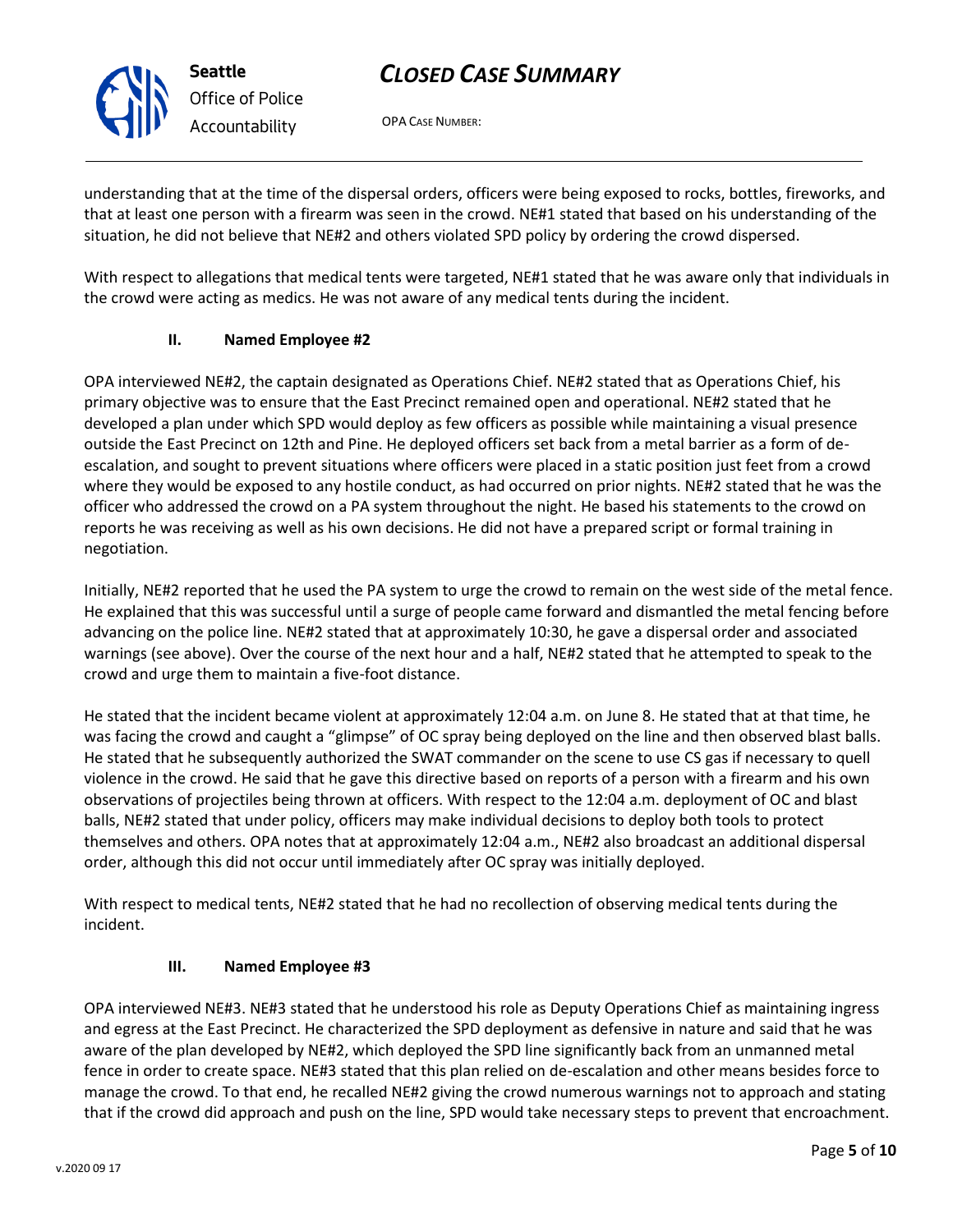

**Seattle** *Office of Police Accountability*

# *CLOSED CASE SUMMARY*

OPA CASE NUMBER:

NE#3 stated that based on his observations, he believed NE#2's statements were not effective in de-escalating the crowd and that NE#2 used all available verbal means to do so.

Prior to the incident at 12:04 a.m., NE#3 stated that his primary concern was that the crowd had breached the metal fence and that the fence had been removed. He stated his concern that the crowd would use sections of the fence as a weapon against officers. NE#3 stated that he observed officers on the line being hit with projectiles including rocks and bottles. With respect to the OC deployment at 12:04, NE#3 stated that he believed it to have been an individual decision by an officer in response to thrown projectiles.

In describing the decision to use OC spray and blast balls to maintain approximately five feet of separation, NE#3 stated that he believed at that point (approximately 12:04 a.m.), he was faced with a decision between using the less lethal tools authorized that day and allowing the crowd to close to contact range, which would require officers to use batons. He stated that he believed less lethal tools were a less dangerous option for the crowd and for officers, and that batons carried a risk of severe injury.

Finally, NE#3 stated that he was not aware of any medical tents until he received the notice of this OPA complaint.

### **C. Complaints and OPA Investigation**

As noted above, OPA received numerous complaints about this incident, both from individuals present and from those who saw portions of the incident on social media. This OPA investigation ensued. OPA examined BWV of multiple officers, the SPD protest log of this incident, use of force reports, declarations by witnesses, interviews with the named employees, and separate investigations of OPA cases arising out of the same set of facts. Information from these sources was incorporated into the above narrative.

#### **ANALYSIS AND CONCLUSIONS:**

#### **Named Employee #1 - Allegation #1**

## *14.090 Crowd Management 9. Crowd Dispersal a. Upon Determining That There are Acts or Conduct Within a Group of Four or More Persons That Create a Substantial Risk of Causing Injury to Any Person or Substantial Harm to Property, the Incident Commander May Order That the Crowd Be Dispersed*

SPD Policy 14.090-POL-9(a) states the conditions under which an Incident Commander (IC) may order a crowd to be dispersed. SPD Policy 14.090-POL-9(a). The policy goes on to state that prior to ordering a crowd to be dispersed, the IC "shall consider whether less restrictive means of crowd management are available. Such means may include strategies such as area denial and/or seeking voluntary compliance." *Id*. It goes on to state that the IC must ensure there is a viable avenue of egress to allow the crowd to disperse, and that where feasible, the IC or a designee should issue a dispersal order prior to ordering officers to disperse the crowd. *Id*.

OPA found that NE#1, the Incident Commander designated in the IAP, did not make the decision to disperse the crowd. Rather, he delegated that decision to NE#2, the Operations Section Chief. Given that, OPA finds that NE#1 did not violate this policy and recommends that this allegation be Not Sustained – Unfounded as against him.

## Recommended Finding: **Not Sustained (Unfounded)**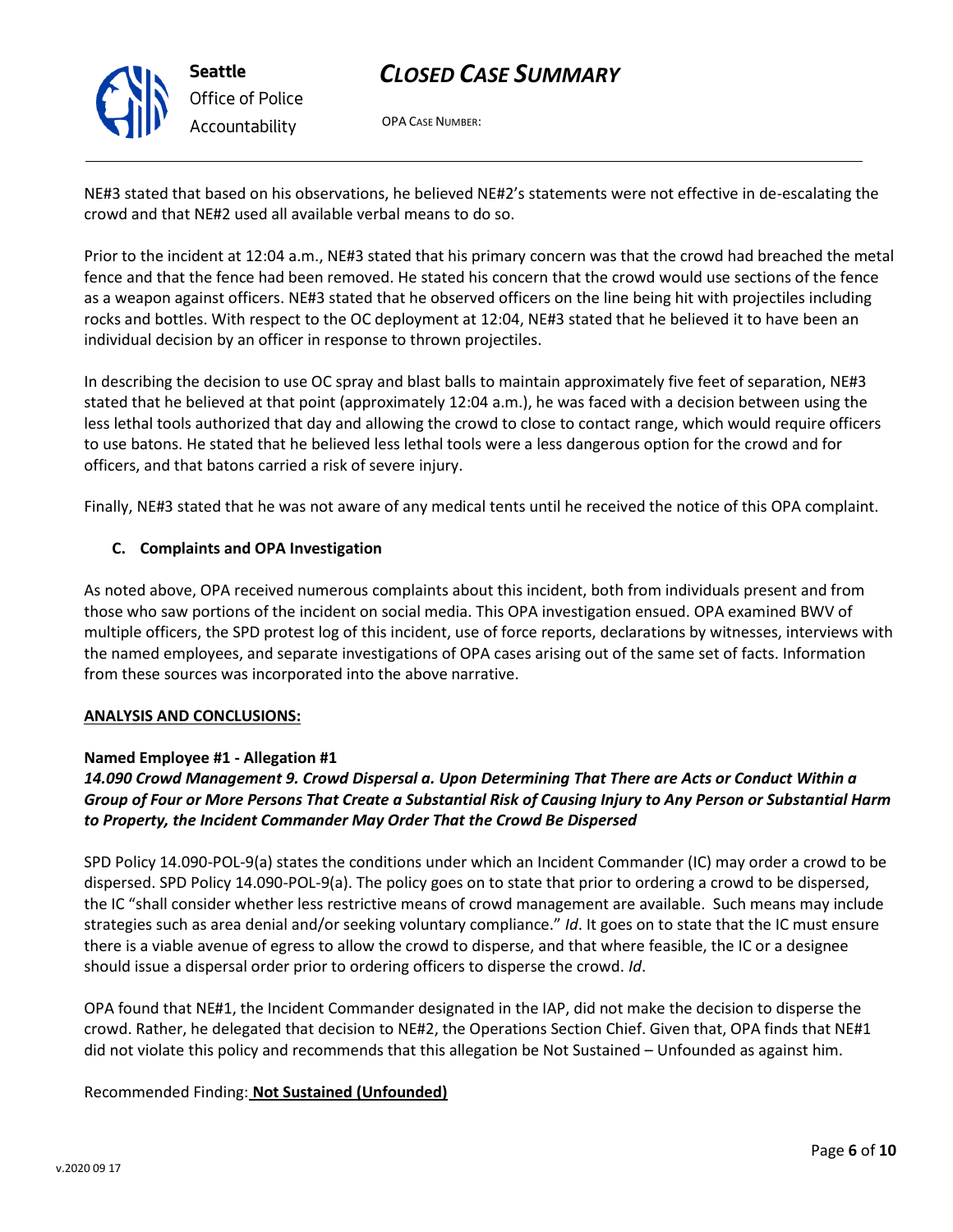



OPA CASE NUMBER:

## **Named Employee #1 - Allegation #2**

## *14.090 Crowd Management 9. Crowd Dispersal b. The Incident Commander Shall Have Authority to Direct the Use of Blast Balls and OC Spray to Disperse the Crowd*

SPD Policy 14.090-POL-9(b) states that the Incident Commander (IC) has the authority to direct the use of blast balls and OC spray to disperse a crowd. SPD Policy 14.090-POL-9(b). A lieutenant may authorize the use of blast balls and OC spray where an immediate life safety emergency exists, and there is insufficient time to obtain approval from the IC. *Id*. The policy defines a "life safety emergency" as "an unplanned, dynamic situation where immediate police action is necessary to protect the officers' and/or the public's safety." *Id*. It goes on to state that when feasible, a dispersal order should be given and the crowd afforded sufficient time to disperse prior to the use of blast balls and OC. *Id*. Similarly, when feasible, blast balls and OC should not be deployed in the vicinity of people who do not pose a threat to safety or property. *Id*.

For the same reason as above (*see* Named Employee #1 – Allegation #1), OPA recommends that this allegation be Not Sustained – Unfounded.

Recommended Finding: **Not Sustained (Unfounded)**

#### **Named Employee #1 - Allegation #3**

## *14.090 Crowd Management 8. The Incident Commander Retains Ultimate Responsibility for the Decisions of Subordinates*

SPD Policy 14.090-POL-8 states that the Incident Commander (IC) retains ultimate responsibility for the decisions of subordinates. The policy goes on to state that to fulfill this obligation, the IC will remain available on scene for consultation. *Id*.

OPA has elsewhere discussed its concerns related to SPD command's decision to delegate responsibility down to lower-level commanders in managing demonstrations. However, OPA does not find that the mere fact of doing so violates this policy. As such, OPA recommends that this allegation be Not Sustained – Unfounded.

#### Recommended Finding: **Not Sustained (Unfounded)**

#### **Named Employee #1 - Allegations #4** *5.001 - Standards and Duties 10. Employees Shall Strive to be Professional*

SPD Policy 5.001-POL-10 requires that SPD employees "strive to be professional." The policy further instructs that "employees may not engage in behavior that undermines public trust in the Department, the officer, or other officers" whether on or off duty. (SPD Policy 5.001-POL-10.) The policy further states the following: "Any time employees represent the Department or identify themselves as police officers or Department employees, they will not use profanity directed as an insult or any language that is derogatory, contemptuous, or disrespectful toward any person." (*Id*.) Lastly, the policy instructs Department employees to "avoid unnecessary escalation of events even if those events do not end in reportable uses of force." (*Id*.)

For the same reason as above (*see* Named Employee #1 – Allegation #1), OPA recommends that this allegation be Not Sustained – Unfounded.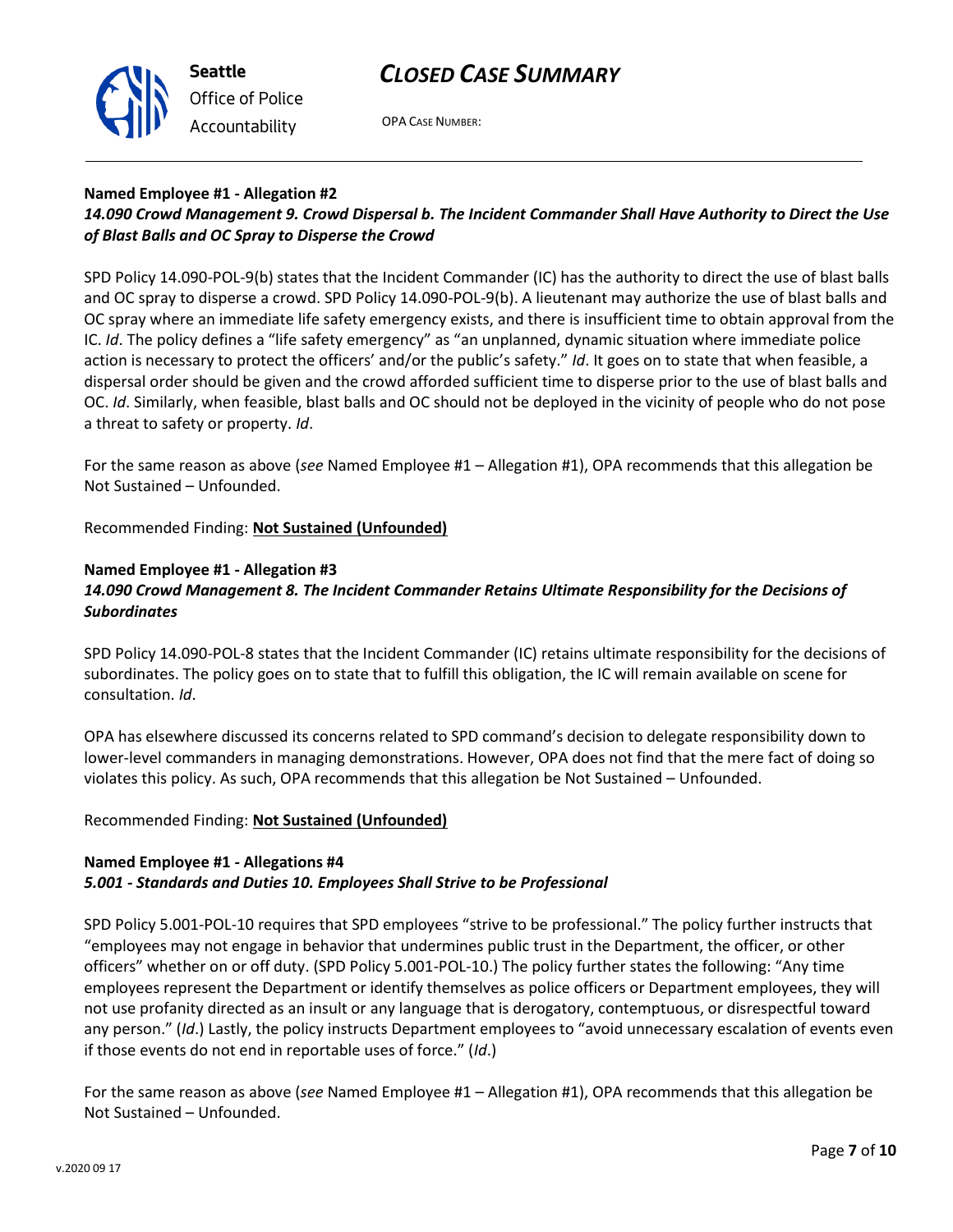

OPA CASE NUMBER:

Recommended Finding: **Not Sustained (Unfounded)**

## **Named Employee #2 - Allegations #1**

*14.090 Crowd Management 9. Crowd Dispersal a. Upon Determining That There are Acts or Conduct Within a Group of Four or More Persons That Create a Substantial Risk of Causing Injury to Any Person or Substantial Harm to Property, the Incident Commander May Order That the Crowd Be Dispersed*

OPA finds that NE#2, the Operations Section Chief, exercised primary decision-making with respect to dispersing the crowd. In addition, OPA finds that NE#2 only did so after giving the crowd numerous warnings throughout the evening, repeatedly attempting to convince the crowd to move back and obey lawful orders, and ultimately ordering them to move away from the police line or risk exposure to less lethal tools.

OPA notes that NE#2 did not directly issue a dispersal order using the standard format until 12:04 a.m., moments after OC spray and blast balls were deployed by officers in response to projectiles thrown by the crowd. *See* SPD Policy 14.090-TSK-3 Issuing the Order to Disperse (specifying the form of words which constitutes a dispersal order under the policy). That said, NE#2 did issue numerous warnings which, collectively, contained the same information as the standard dispersal order. In OPA's assessment, a demonstrator who heard all or most of NE#2's directives to the crowd issued over the course of an hour and a half or more would have understood that continuing to advance on the SPD line would ultimately result in exposure to less lethal tools.

Finally, OPA finds that the "substantial risk" factor was met in this incident. NE#2 observed, and OPA verified based on BWV and interviews, that officers on the line were being exposed to multiple thrown objects at the time the first less-lethal deployment was observed. Neither the officers themselves who reacted by deploying OC, nor NE#2 who broadcast a dispersal order at 12:04 a.m., was obligated by policy to ignore these objects and continue to risk injury merely because the protesters in the front rank did not throw the objects themselves. Indeed, those in the front rank participated in the advance on the line despite numerous orders to stop and move back.

As such, OPA finds that NE#2's decision to order the crowd to be dispersed at 12:04 was consistent with policy and recommends that this allegation be Not Sustained – Lawful and Proper.

## Recommended Finding: **Not Sustained (Lawful and Proper)**

### **Named Employee #2 - Allegation #2** *14.090 Crowd Management 9. Crowd Dispersal b. The Incident Commander Shall Have Authority to Direct the Use of Blast Balls and OC Spray to Disperse the Crowd*

For the same reasons as above (*see* Named Employee #2 – Allegation #1), OPA recommends that this allegation be Not Sustained – Lawful and Proper.

Recommended Finding: **Not Sustained (Lawful and Proper)**

## **Named Employee #2 - Allegation #3** *14.090 Crowd Management 8. The Incident Commander Retains Ultimate Responsibility for the Decisions of Subordinates*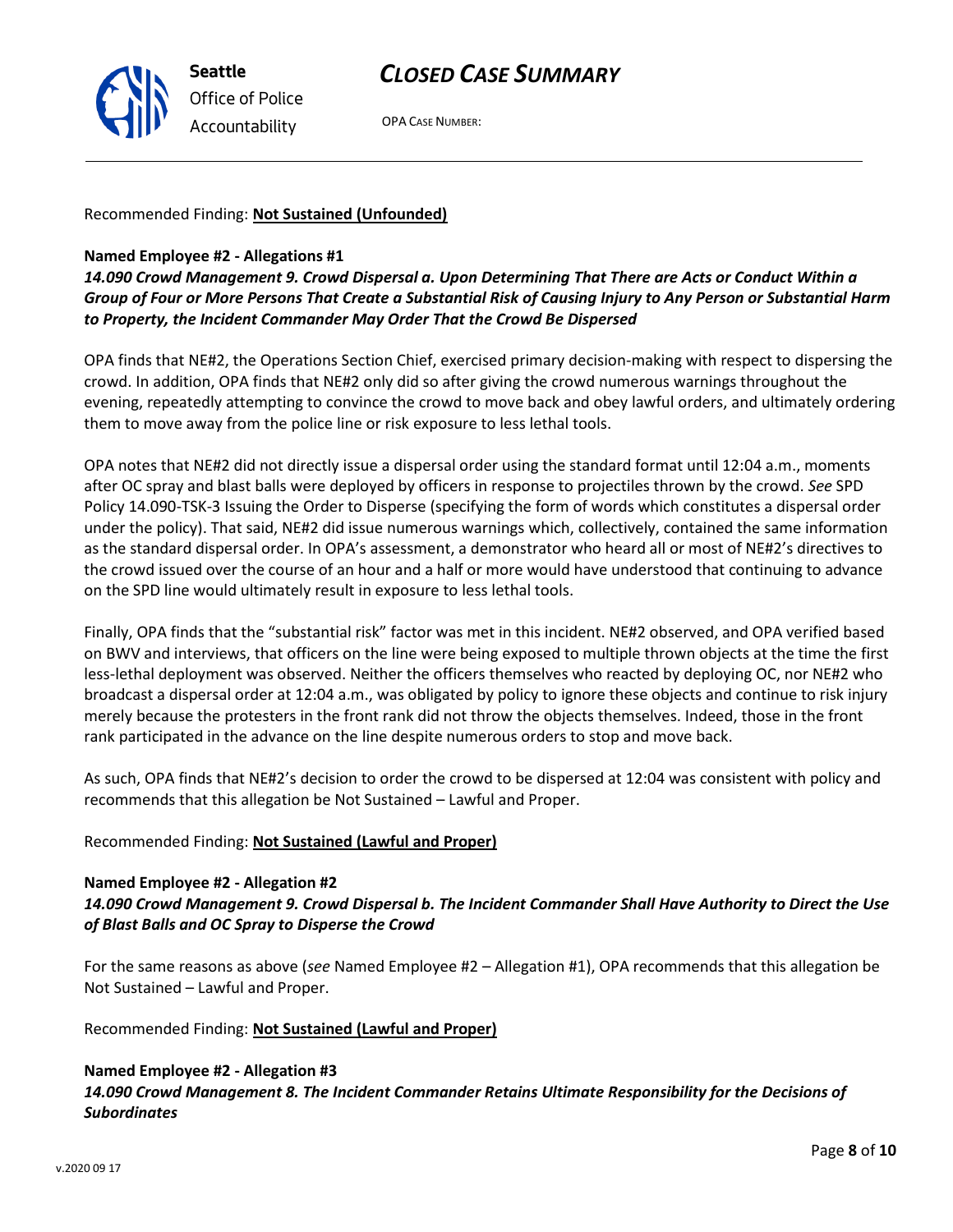

OPA CASE NUMBER:

For the same reasons as above (*see* Named Employee #2 – Allegation #1), OPA recommends that this allegation be Not Sustained – Lawful and Proper.

Recommended Finding: **Not Sustained (Lawful and Proper)**

## **Named Employee #2 - Allegations #4** *5.001 - Standards and Duties 10. Employees Shall Strive to be Professional*

In the context of this investigation, OPA adjudicates the question of whether NE#2 knowingly caused less lethal tools to be deployed in and around the medical tents near Rancho Bravo in the context of a professionalism allegation. Since in this case this widely-publicized allegation appears to have led to a loss of public confidence at least from the perspective of the Complainants, OPA finds that this policy applies. In reaching this determination, OPA does not state that all such deployments automatically violate policy. Rather, the decision to knowingly deploy a less lethal tool in the vicinity of a medical tent would have to be adjudicated under the totality of the circumstances.

OPA's analysis finds that NE#2 did not knowingly target medical tents or medics, nor did he cause less lethal tools to be deployed in a manner where he should have known that this would be the proximate cause of his actions. Rather, OPA's analysis of BWV substantiates that the medical tents were not visible from the SPD position on 11th and Pine. OPA could not identify any other evidence suggesting that NE#2 or other commanders knew or should have known that the tents were present or served that function. For example, BWV of the area did not conclusively show clear markings visible from a distance, such as obvious red crosses.

Moreover, the tents were placed directly along the corridor used for demonstration activity. This corridor had been the site of numerous other dispersal orders in which less lethal tools and CS gas were used. While undoubtedly this made the tents easy to access for persons needing medical attention, it also exposed the tents themselves, the personnel therein, and the patients to known risks.

With this in mind, OPA does not find that NE#2 knew or should have known that his deployment of less lethal tools would lead to exposure by persons in the medical tents. As such, OPA recommends that this allegation be Not Sustained – Unfounded.

## Recommended Finding: **Not Sustained (Unfounded)**

#### **Named Employee #3 - Allegations #1**

*14.090 Crowd Management 9. Crowd Dispersal a. Upon Determining That There are Acts or Conduct Within a Group of Four or More Persons That Create a Substantial Risk of Causing Injury to Any Person or Substantial Harm to Property, the Incident Commander May Order That the Crowd Be Dispersed*

OPA finds that NE#3, the Deputy Operations Chief, largely deferred to NE#2's decision-making with respect to the decision to disperse the crowd as a whole. As such, this finding incorporates the findings above. *See* Named Employee #2 – Allegation #1.

OPA finds, however, that NE#3 did exercise independent operational decision-making with respect to authorizing the deployment of OC spray. Sometime after 11:52 p.m. and before 12:04 a.m., when NE#2 issued the dispersal